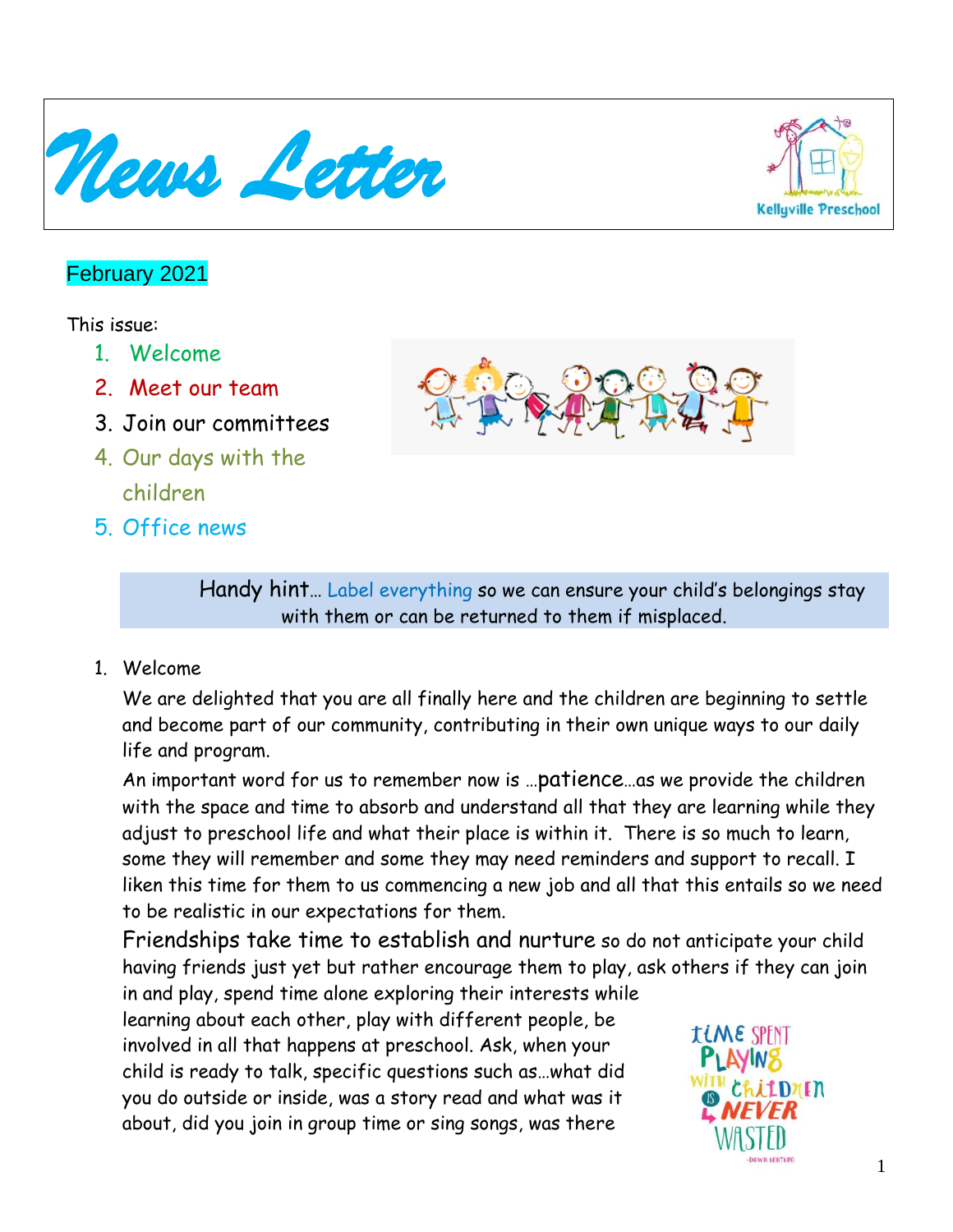dough or blocks, drawing or painting to explore.

A smooth transition from home to preschool is very much dependant on us collaborating to ensure the children's wellbeing, safety and security are maintained while they gain confidence away from home plus build relationships and develop attachments and trust with those who are caring for them. They will be tired and overwhelmed at times, happy to be here while also missing family, so we will share information with you about their days at preschool while appreciating your input from home so we can be aware of how they are feeling and managing their transition from home to preschool. Children can become upset around weeks 3 to 6 when they realise the permanency of preschool…yes, it is every week and not just a visit…including returning children too as they adjust to the changes, different educators, new children. Patience is our magic word as we remain in the present and let things unfold gradually. A predictable and calm environment is essential to having a productive, interesting and enjoyable experience. Our time will be spent focusing fully on the children as individuals while nurturing the establishment and growth of the group of 21 special individuals that is forming, with each child being valued and respected as a part of the group to which they will belong.



With COVID-19 now very much a part of our lives, connecting with our families and building collaborative and respectful relationships will be more challenging but we will endeavour to connect with you all at drop off and pick up times, through weekly reminders and end of week

messages, newsletters and displays.

Please stay mindful of our COVID-19 messages as we share updates when they become available from NSW Health.

*To stay in touch with preschool events and requests, please read all the information provided. We request that you go back and read over the information received during the enrolment process, in particular the Conditions of Enrolment, which address many important topics relevant to successful participation and understanding of your responsibilities.*

Any questions or concerns can be discussed with your child's teacher or myself. Enjoy and embrace the rest of the term and please let me know if there is anything of interest you would like included in our newsletter.

Bye for now, Rhonda

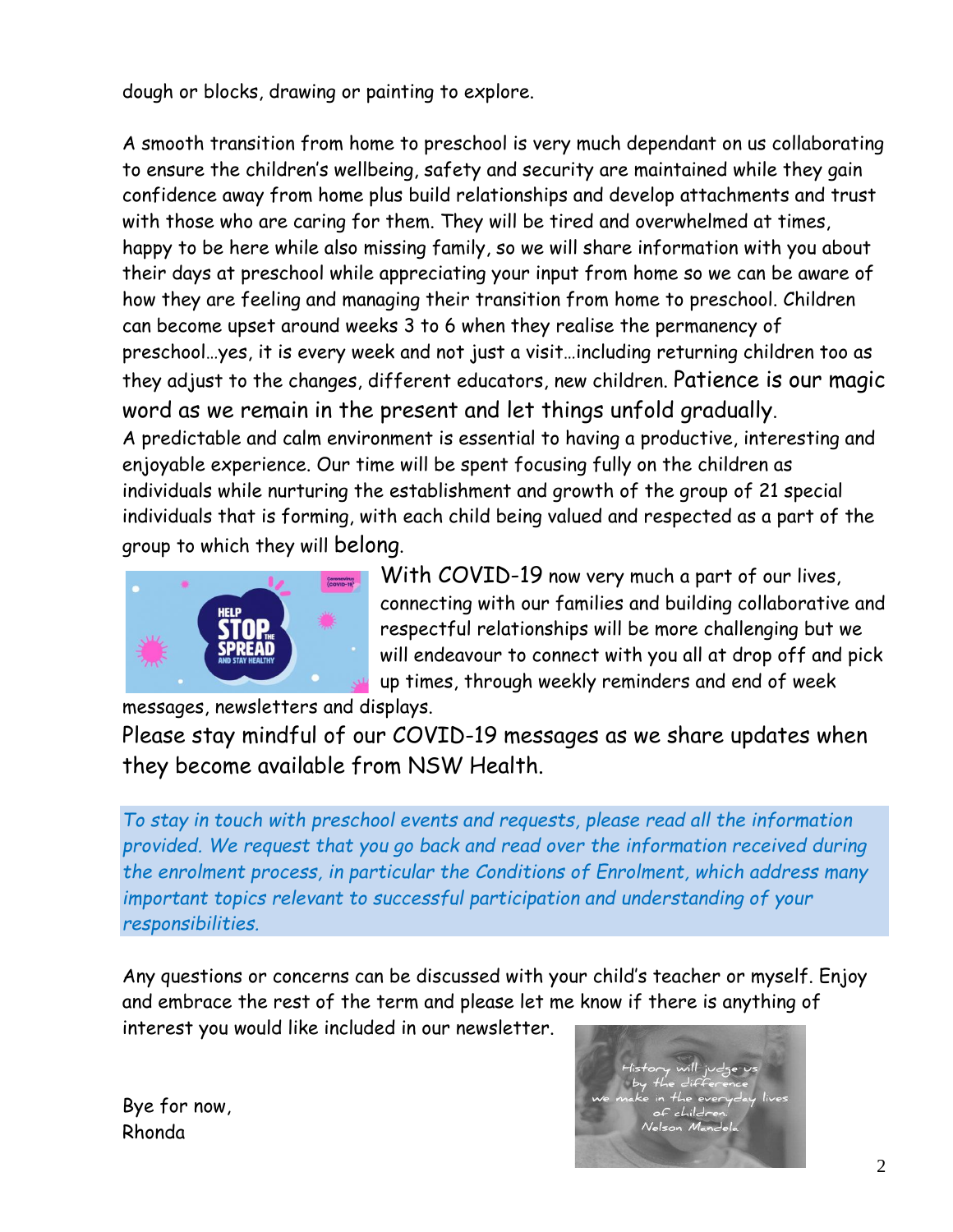Thank you to all who have returned the *Belonging, Being Becoming planning for our year together forms,* provided on your first day this year, as the information is invaluable for planning our program, especially in term1. We also invite you to include a family photo to bring the children's families into the preschool for the children as they grow to belong to our community. Photos can be emailed to us. Please send them as an attachment, rather than embedding them into the email.

### 2. Meet our team



*Rhonda Holland Adriana Cester*

Bachelor of Education **Bachelor of Education** Bachelor of Education **38 years at Kellyville for children in different Preschool** settings.



(Early Childhood) & Grad (Early Childhood), with many Diploma Counselling The Counselling Counselling Wilson Counselling Vears of experience in caring *7 th year at Kellyville Preschool*





### *Robyn Ryan Tracey Griggs*

Diploma of Teaching **Back of Teaching Carly Bachelor of Teaching (Early** *20 years at Kellyville* Childhood), with many years' **Preschool Experience in Australia and Preschool**  $End$ *England.* 

> *3 rd year at Kellyville Preschool*



*Rebecca O'Neill Maria Leonard*

(Early Childhood) **Services** Services *Preschool Preschool*



Bachelor of Education **Certificate III Children's** *12 years at Kellyville 17 years at Kellyville*



*Hazel Mason Ina Wylie*

Certificate III Children's Certificate III Children's Services Services Services *16 years at Kellyville* 20 years at Kellyville *Preschool Preschool*

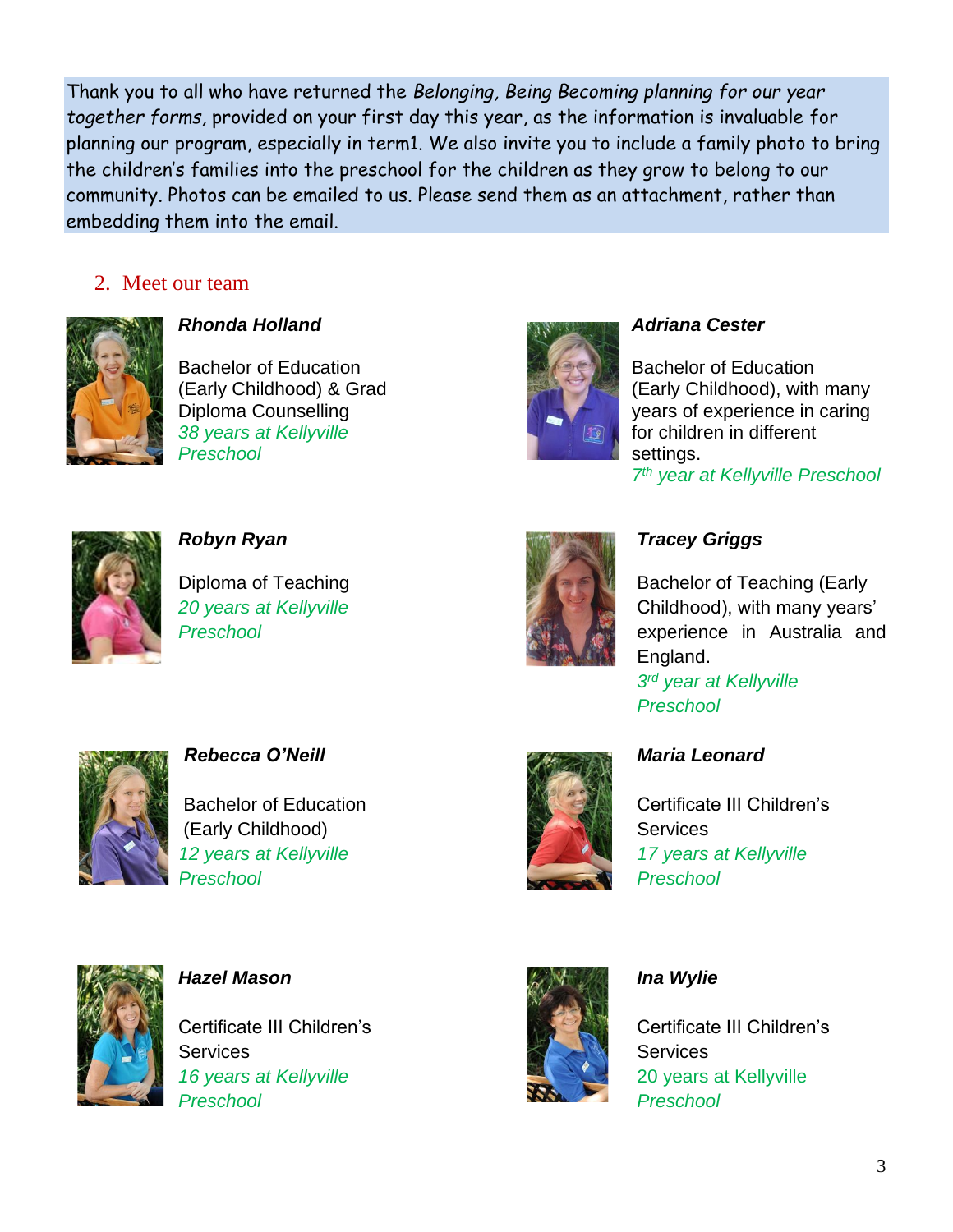

# *Cheryl Capizzi Cheryl Capizzi Cheryl Capizzi**Rita Sahlieh*

**Certificate III Children's Certificate III Children's** Services Services Services Services Services Services Services Services Services Services Services Services Services *27 years at Kellyville 5 years at Kellyville Preschool Preschool (previous*



**Diploma of Children's Children's Children's** Diploma of Children's Services Services **Services** Services **Services** Services 2<sup>nd</sup> year at Kellyville  *Preschool Preschool*



*casual educator)* 



### *Tanja Ettehad* Daniela Cimino

2 years at Kellyville



# *Melinda Bayly*

25 years' experience in Administration, the last 12 years in Children's **Services** *1 st year at Kellyville Preschool*

3. Join our committees –

Yes, we have two of them!!

Management Committee, which is responsible for administering the service, and

Parent Club, which organises social events for families plus activities to raise the funds we need to purchase equipment for the children. Collaboration with families is an essential aspect of maintaining the community spirit for which the preschool is well known with both committees working closely with the staff to ensure families and the community are involved in decision making and program delivery.

*Elections for our new committees are held in March each year.*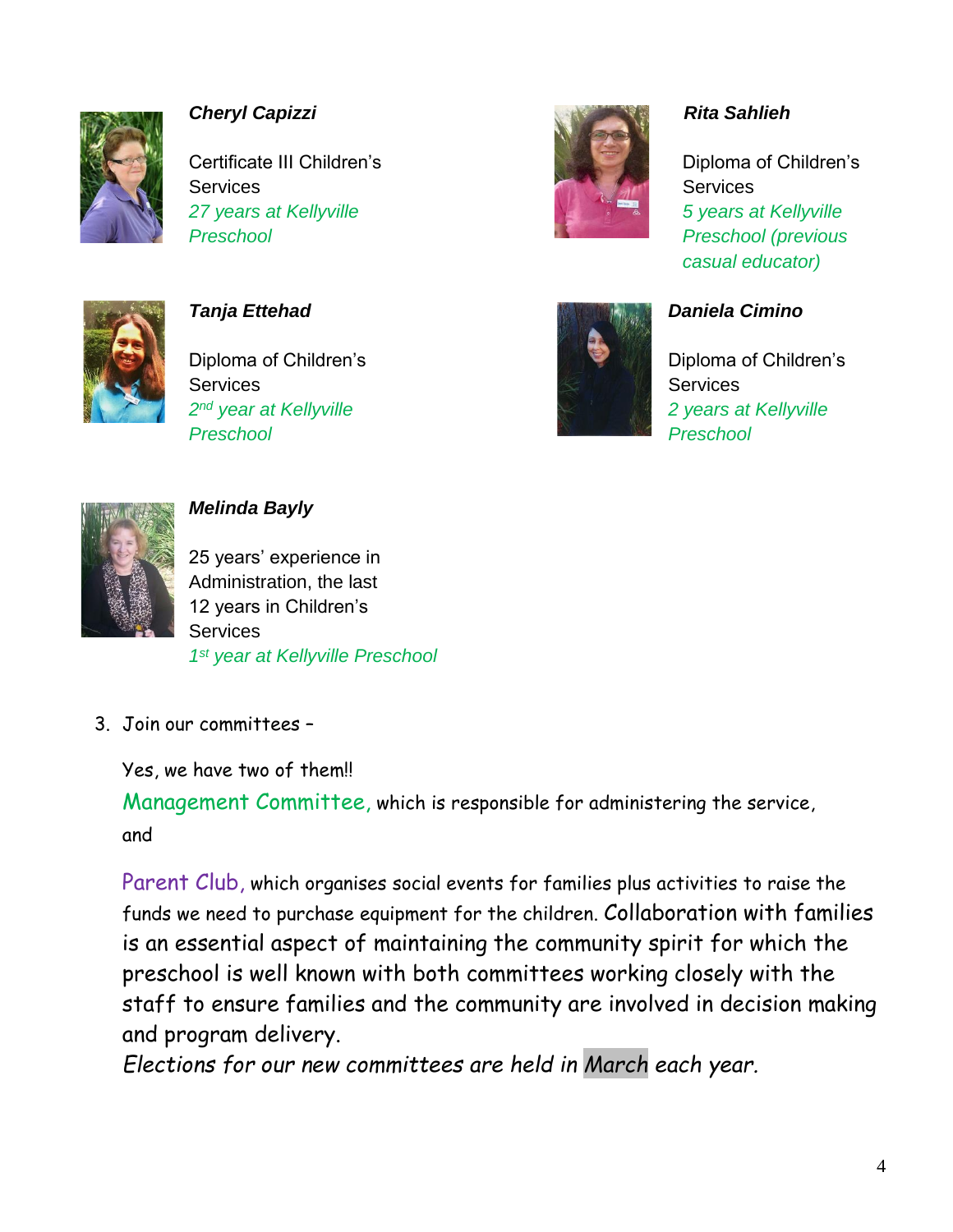Become an active contributor to Preschool life and join one of our Committees, such a worthwhile way to share your child's preschool experience. *How?* By coming along to the election nights in March-

# *Management Committee AGM on Wednesday 3rd March at 8pm*

*Parent Club Election night on Wednesday 10th March at 8pm* All are welcome, the staff will also be attending . **See you there!** *Want to know more? Information will be emailed separately.*

# *4.* Our days with the children

At the beginning of the year, our days are very much about getting to know each other while supporting the children as they adjust to preschool life and learn all that needs to be known to manage and enjoy life at preschool. It is challenging and tiring to feel safe and secure away from family with new people in a new setting. Our days are based on a predictable routine so the children can anticipate what will be happening and when.

We also use a wall "time chart" to visually show how the day is unfolding. For many children, this is a reassuring task that can be referred to at any time of the day as they learn to use it independently to meet their own needs.

We anticipate that each child's experience will be different and work towards accommodating individual needs while bringing the group of children together, acknowledging the uniqueness and specialness of each group as it grows and develops.

Each playroom has similar play areas available to the children to inspire open ended interaction and involvement. As the educators grow to know the children, their interests, strengths and areas to work on, new activities and provocations will be added to reflect this. The play spaces available are:

- ➢ Book/reading area
- $\triangleright$  Blocks, construction and manipulative play
- $\triangleright$  Puzzles and games
- $\triangleright$  Art/craft and writing
- ➢ Dough and sensory play
- $\triangleright$  Imaginative play
- **CHILDREN NEED** THE FREEDOM AND TIME<br>TO PLAY.
- ➢ Outdoors experiences including gardening, sandplay, water play, gross motor tasks, home corner/dramatic play

Our special event recognised in both rooms has been the Lunar New Year. We wish you all happiness and prosperity for the year of the ox.